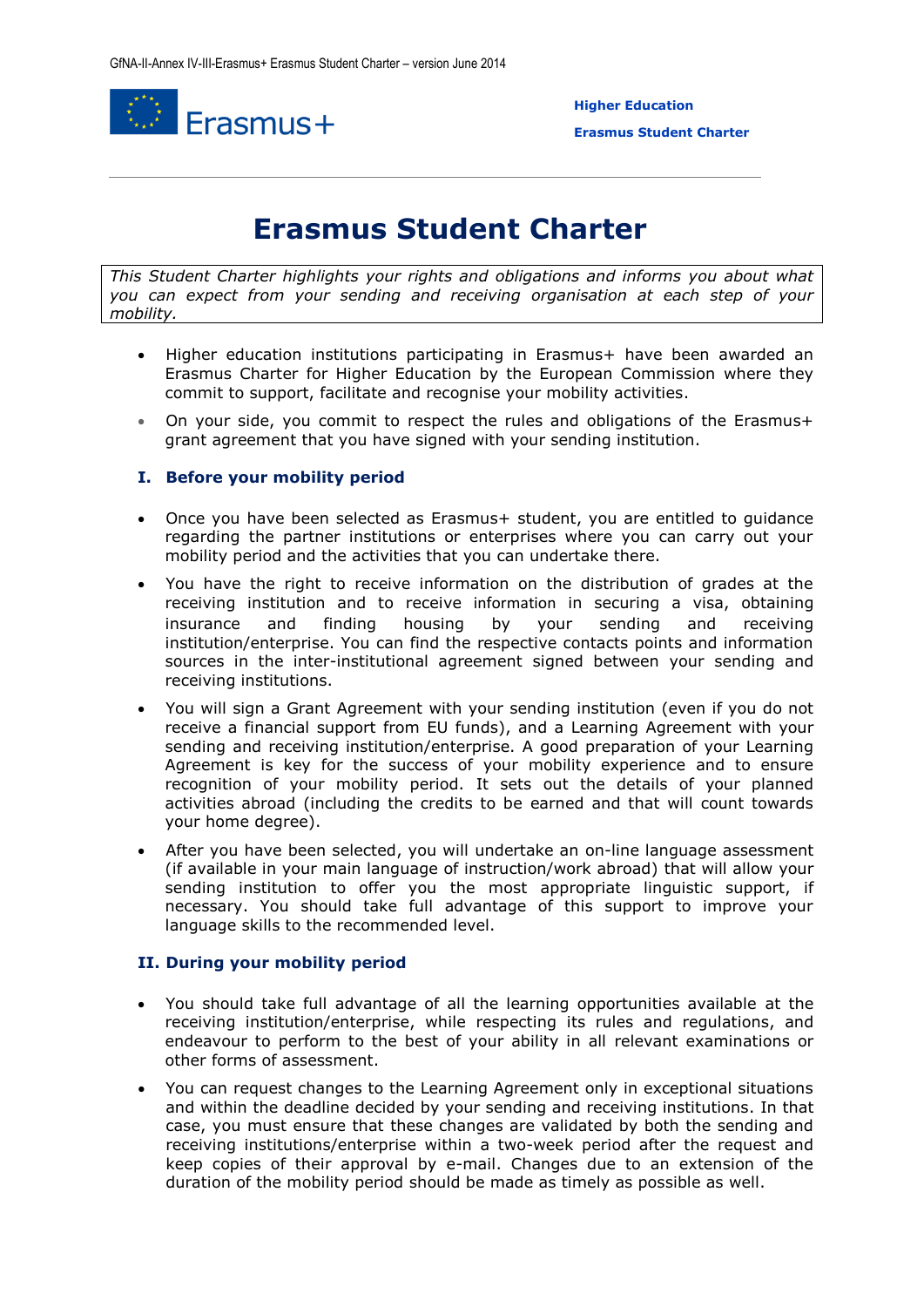

- Your receiving institution/enterprise commits to treat you in the same way as their home students/employees and you should make all necessary efforts to integrate in your new environment.
- Your receiving institution will not ask you to pay fees for tuition, registration, examinations, access to laboratory and library facilities during your mobility period. Nevertheless, you may be charged small fees on the same basis as local students for costs such as insurance, student unions and the use of miscellaneous material.
- You are invited to take part in associations existing at your receiving institution/enterprise, such as networks of mentors and buddies organised by student organisations such as "Erasmus Student Network".
- Your student grant or student loan from your home country must be maintained while you are abroad.

### **III. After your mobility period**

- You are entitled to receive full academic recognition from your sending institution for satisfactorily completed activities during your mobility period, in accordance with the Learning Agreement.
- If you are studying abroad, your receiving institution will give you a Transcript of Records recording your results with the credits and grades achieved (normally in less than five weeks after the end of your evaluation). Upon reception of this document, your sending institution will provide you all the information on their recognition in a maximum period of five weeks. The recognised components (for example, courses) will appear in your Diploma Supplement.
- If you are doing a traineeship, your enterprise will give you a Traineeship Certificate summarising the tasks carried out and an evaluation and, when it was foreseen in your learning agreement, your sending institution will also give you a Transcript of Records. If the traineeship was not part of the curriculum, the period will at least be recorded in your Diploma Supplement and, if you wish, in your Europass Mobility Document. If you are a recent graduate you are encouraged to request the Europass Mobility Document.
- You should undergo an on-line language assessment, if available in your main language of instruction/work abroad, to monitor linguistic progress during your mobility.
- You must fill in a questionnaire to provide feedback on your Erasmus mobility period to your sending and receiving institution, the National Agency of the sending and receiving country and the European Commission.
- You are invited to join the "Erasmus+ student and alumni association" and you are encouraged to share your mobility experience with your friends, other students, staff in your institution, journalists and let other people benefit from your experience, including young pupils.

#### *If you have a problem, at any time:*

- *You should identify the problem clearly and check your rights and obligations according to your grant agreement.*
- *Several people work in your sending and receiving institutions to help Erasmus students. Depending on the nature of the problem and when it occurs, the contact person or the responsible person at your sending or receiving institution (or receiving enterprise in case*